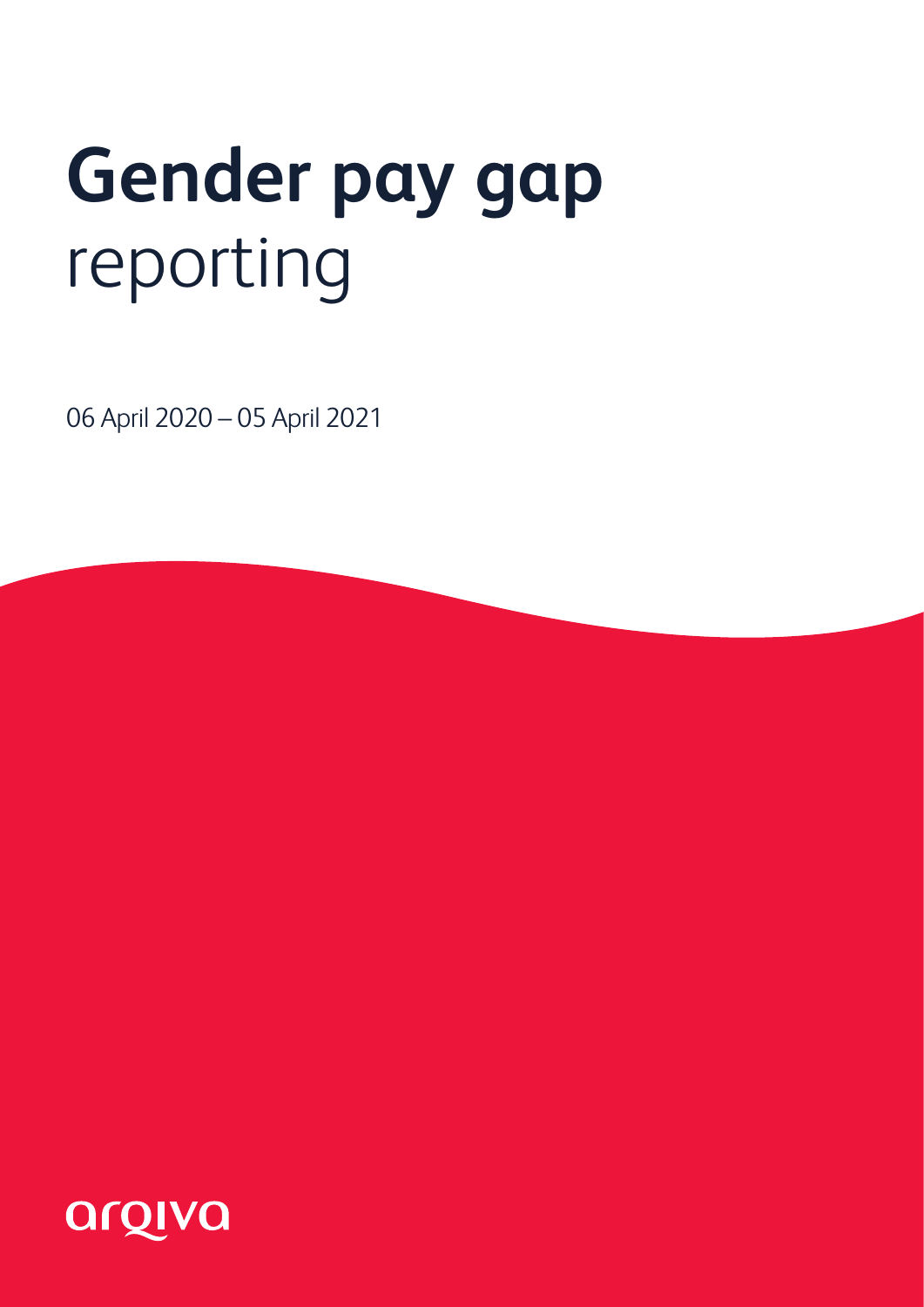## **Executive summary**

**Arqiva continues to place emphasis and commitment around diversity and inclusion and the April 2020 - March 2021 reporting period shows an improved picture for Arqiva. Our mean gender pay gap is 11.4% demonstrating a 3.4% improvement on the previous period (14.8%). A mean gender pay gap of 11.4% is below the figure for organisations in the same sector and significantly below the figure for organisations in the same industry. Our median gender pay gap is 16.7% in the period April 2020 – March 2021, an improvement of 4.9% over the previous period (21.6%), although this is above the figure for organisations in the same sector, but below the figure for organisations in the same industry.**

Our gender pay gap reporting is just one way by which we track our progress towards becoming a more diverse and inclusive organisation. This report shares not only the progress we are making in gender balance, but also the wider actions we are taking as a business to ensure an inclusive environment in which all colleagues, regardless of background, can thrive. During this reporting period, we have focused our efforts to improve diversity in our recruitment practices. Following the sale of one of our business units in July 2020, Arqiva reorganised to introduce a new integrated function-led organisation design. In doing this, a large number of roles were changed and a number of new roles were created. In making appointments to these new roles the outcome has been an increase in the representation of females in our leadership team (direct reports to the Executive Team) from 20% to 40%. Increasing the number of women in senior positions can be considered a lead indicator of an organisation's culture becoming more accepting of diversity, as well as improving our median gender pay gap.

We know that having flexible and agile working practices can help to enable a more diverse team when it comes to attracting and retaining talent. Moreover, these have been shown to disproportionately positively impact attraction and retention of women and ethnic minorities. As a direct result of the COVID-19 guidelines to work from home throughout 2020, we fast-tracked our plans to actively work with colleagues in a range of ways to understand what 'flexible' means to them. The launch of Arqiva's approach to flexible

and hybrid working – Work. Life. Smarter. – has provided the opportunity for greater flexibility – an important factor for everyone and particularly for carers and working parents. We also introduced Emergency Dependants Leave during the height of COVID-19 restrictions and lockdown and around 160 employees across all areas of the business benefitted from additional paid leave to enable them to better balance their caring responsibilities with work.

#### **What actions are we taking?**

We have established six key focus areas covering education and development; recruitment; data and reporting; reward; policies; and building networks. These are the pillars of our three-year plan to enable us to move closer to our aim to be an integrated, inclusive employer as benchmarked against the Inclusive Employer maturity model.

Having launched training programmes to tackle bias in our thinking, such as Inclusive Leadership for Arqiva leaders and Unconscious Bias e-learning for all employees, we widened this scope to include specific training for hiring managers. We've reviewed our overall use of language and launched an engineering-led inclusive language review, which included the rollout of Microsoft functionality in early 2021 to flag noninclusive language in written communication.

We continue to maintain our membership of Inclusive Employers and Women in Science and Engineering (WISE) to ensure we can learn from external best practice. This year we've launched an inclusive events calendar celebrating meaningful dates, such as International Women's Day, Women in Engineering Day and National Inclusion Week. We celebrated International Women's Day by setting up internal networking events, including external speakers and a diverse female panel event.

As we recruit externally, we monitor and challenge our recruitment partner and hiring managers to ensure diverse candidate pools for every vacancy. We have updated our recruitment guides and training to ensure that we provide opportunities that are accessible and truly inclusive and we are trialling a targeted advertising approach by using, for example, women-only STEM job boards. In choosing our external recruitment partner, their track record in promoting and delivering diverse candidates was a key consideration in the selection process. We've updated our interview questions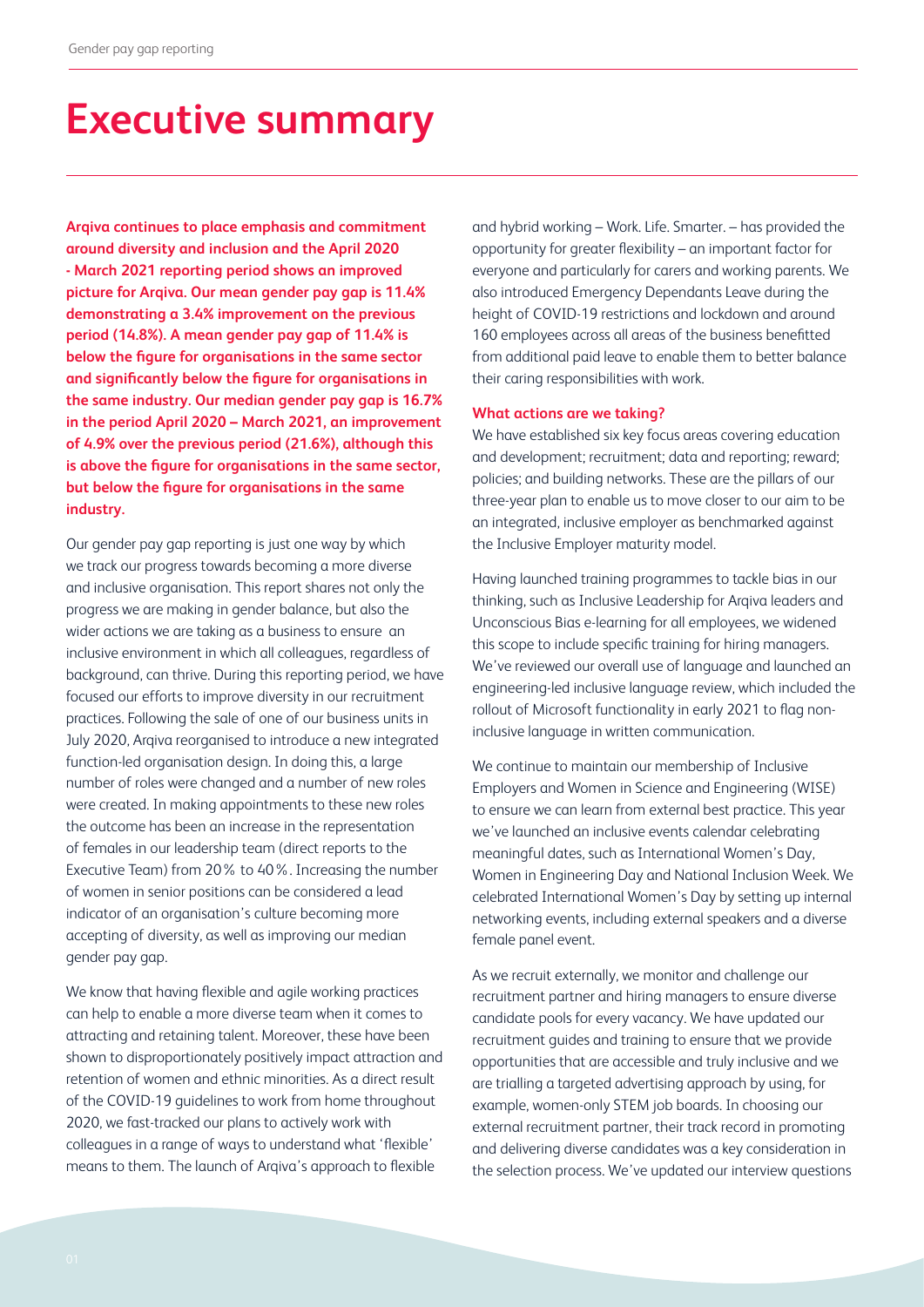## **Executive summary**

to reflect our move towards a more diverse and inclusive culture and introduced a policy of gender-balanced interview panels (wherever possible). As a direct result, we have hired our first female field operations apprentice and achieved much improved gender balance across all emerging talent hires.

In March 2021 we launched a new reward framework, which aims to increase transparency, consistency and fairness in our reward strategy and practices. Specifically we have updated our pay principles on appointment to ensure equity of treatment regardless of background.

We want to ensure everyone in Argiva has a voice and is heard and we continue to support established Arqiva network groups, such as Women in Arqiva, Working Families and Neurodiversity. Following the successful introduction of Diversity Ambassadors across Arqiva in 2019, we continue to train, support and work with them. We've recently established membership of Tommy's Pregnancy at Work Scheme which provides tools and support for pregnant employees, new parents and their managers to offer staff wider support and understanding as well as access to industry-leading resources and learning opportunities.

We have introduced a review process for all policies. practices and procedures to ensure that these are reviewed with a diversity and inclusion lens. We have also created and released resources to support employees to initiate courageous conversations around diversity and inclusion and the calling out of non-inclusive behaviour or language.

Measuring and understanding our gender pay gap has increased our awareness and the need to increase and improve access to higher paying jobs for all. As a result, we are updating and promoting inclusive recruitment practices that do not discriminate on the basis of gender or any other characteristic. The actions that we have taken have gone some way to improving our overall gender pay gap. However, we have more to do to remove the gap completely and we remain committed to our actions as outlined above.

## **Paul Donovan**

Chief Executive Officer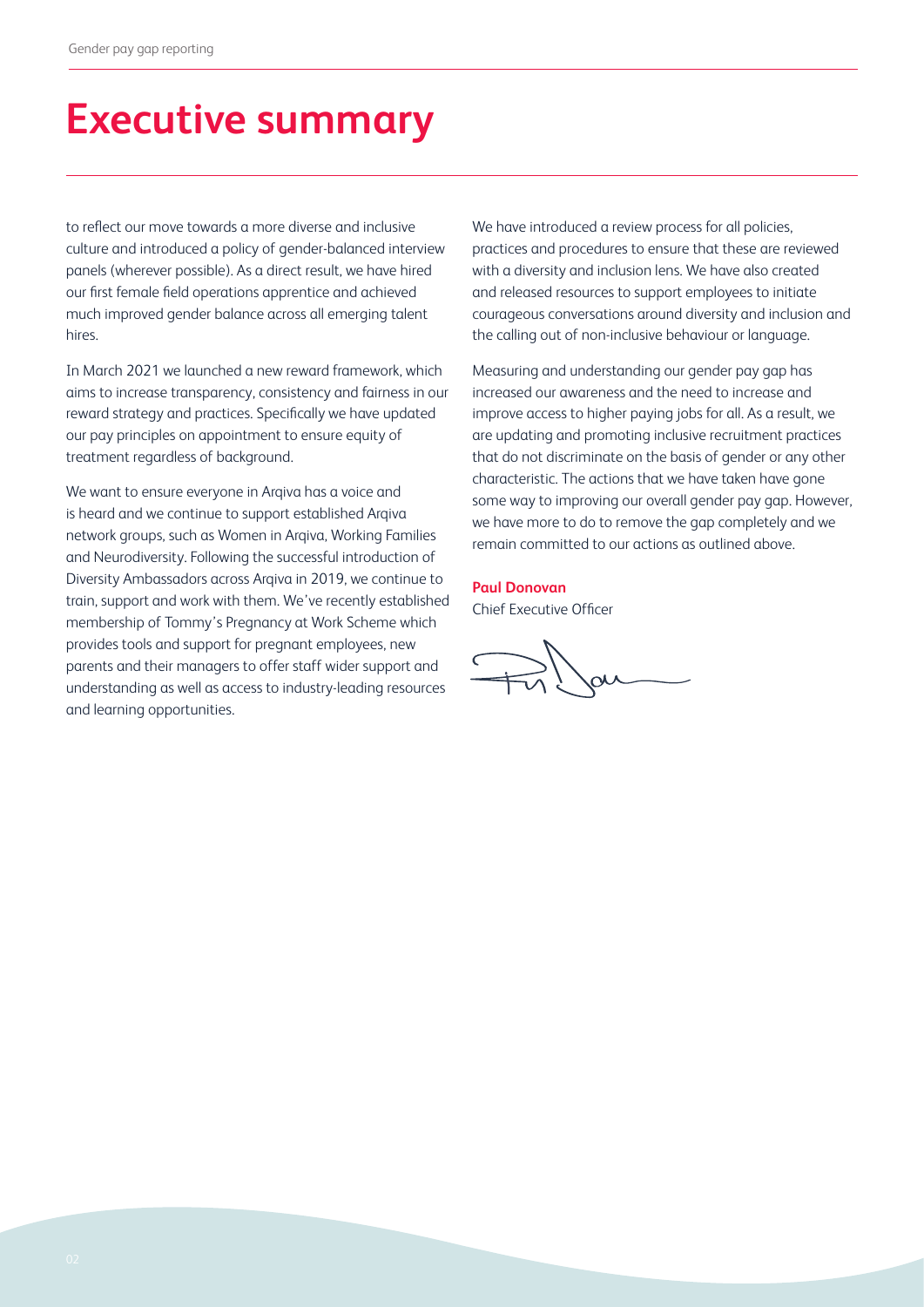## **Statutory declaration**

## **What's the difference between the median and mean gender pay gap calculations?**

The median gender pay gap is the difference between the midpoints of the hourly earnings of men and women in the sample; it takes all salaries/earnings in the sample, lines them up in order from lowest to highest, and picks the middle salary.

The mean gender pay gap is the difference between the average hourly earnings of men and women in the sample; it takes the total cost of salaries for each sample and then divides these figures by the number of people in each sample.

While both figures are relevent, the median is often seen as a more representative measure as it's not impacted by 'outliers' – the individuals that are at the extreme top or bottom of a salary range.

I confirm that the data and information presented in this report are accurate and meet the requirements of the UK Equality Act 2010 (Gender Pay Gap Information) Regulations 2017.



**Paul Donovan** Chief Executive Officer



Vinian Le

**Vivian Leinster** Chief People Officer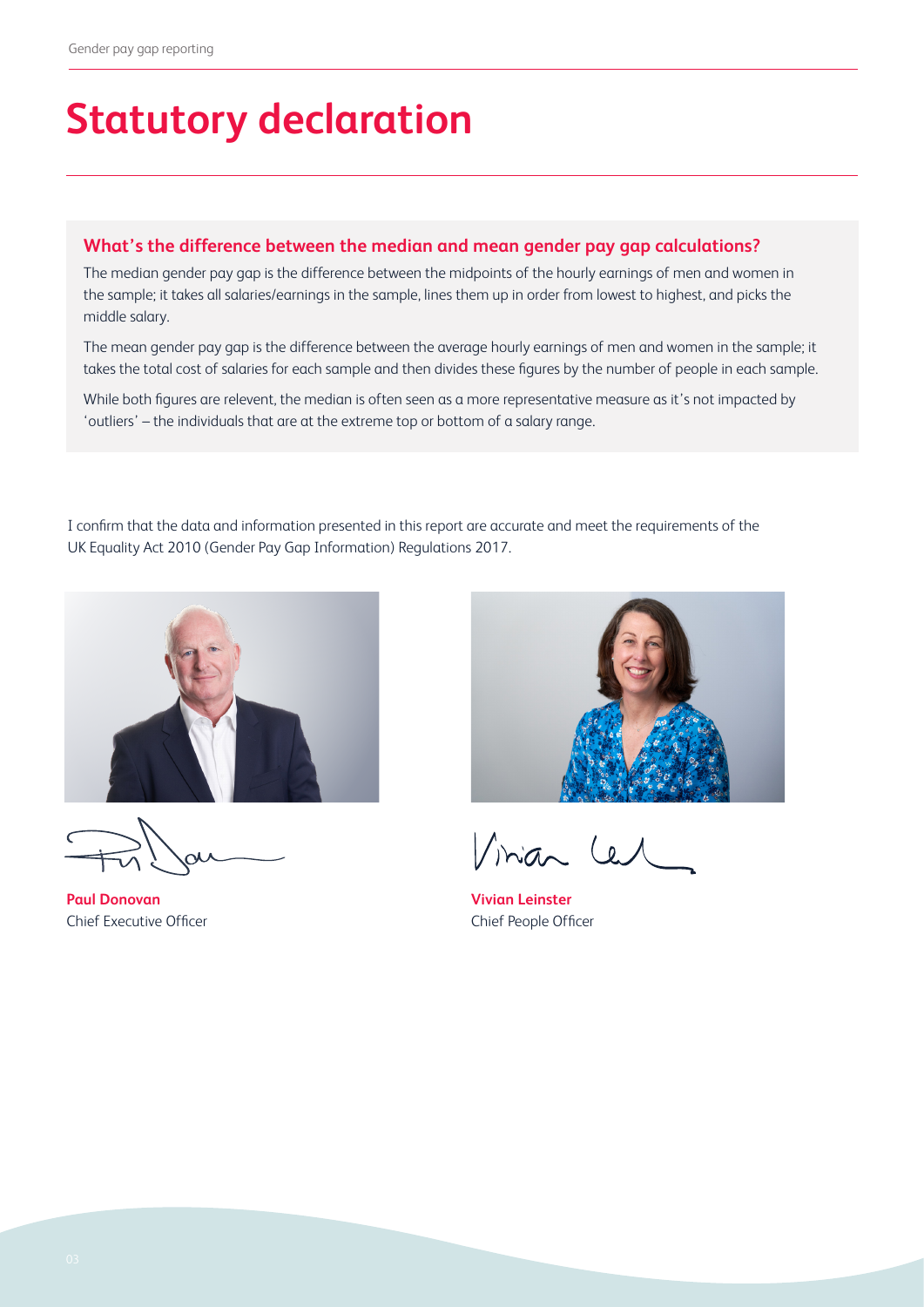## **Our figures**

#### **Gender pay and bonus gap**

The table shows our overall mean and median gender pay data as a snapshot on 05 April 2021

### **Gender pay gap Gender bonus gap**

| <b>Mean</b> | <b>Median</b> | Mean  | <b>Median</b> |
|-------------|---------------|-------|---------------|
| 11.4%       | 16.7%         | 10.6% | 5.3%          |

As outlined in the executive summary section, this reporting period has seen a decrease in both our mean and our median gender pay gap. Our mean gender pay gap is 11.4% and our median gender pay gap is 16.7% compared to 14.8% (mean) and 21.6% (median) in the previous reporting period.

We have seen an improvement in both mean and median gender bonus gap data. Our mean gender bonus gap is 10.6% and our median gender bonus gap is 5.3% compared to 50.7% (mean) and 24.6% (median) in the previous reporting period.

#### **Proportion of colleagues receiving a bonus**

These charts illustrate the difference between the number of men and women being paid a bonus for their performance between April 2020 and April 2021. The number of women receiving a bonus has improved again this year by 3.9 percentage points.



Eligibility to receive a bonus payment in any given year is based on being employed on or before 31 March as a new starter, or in service on 30 June. Because of the normal nature of staff turnover, these figures are always going to fluctuate and are not representative of eligibility relative to gender.

## **Pay quartiles**

The information below illustrates the gender distribution at Arqiva across four equally sized quartiles, each containing a varied population spread of around 330 people.



Like many organisations in the science, technology, engineering and maths (STEM) sector, our pay quartiles demonstrate that we continue to be male dominated. In order for there to be little or no gender pay gap, there would need to be the same ratio of men to women in each quartile. This is simply a factor of our environment and we recognise that if we are to continue to close the gender pay gap then we need to not only have more women in senior positions, but we also need to invest in creating a more diverse future talent pipeline.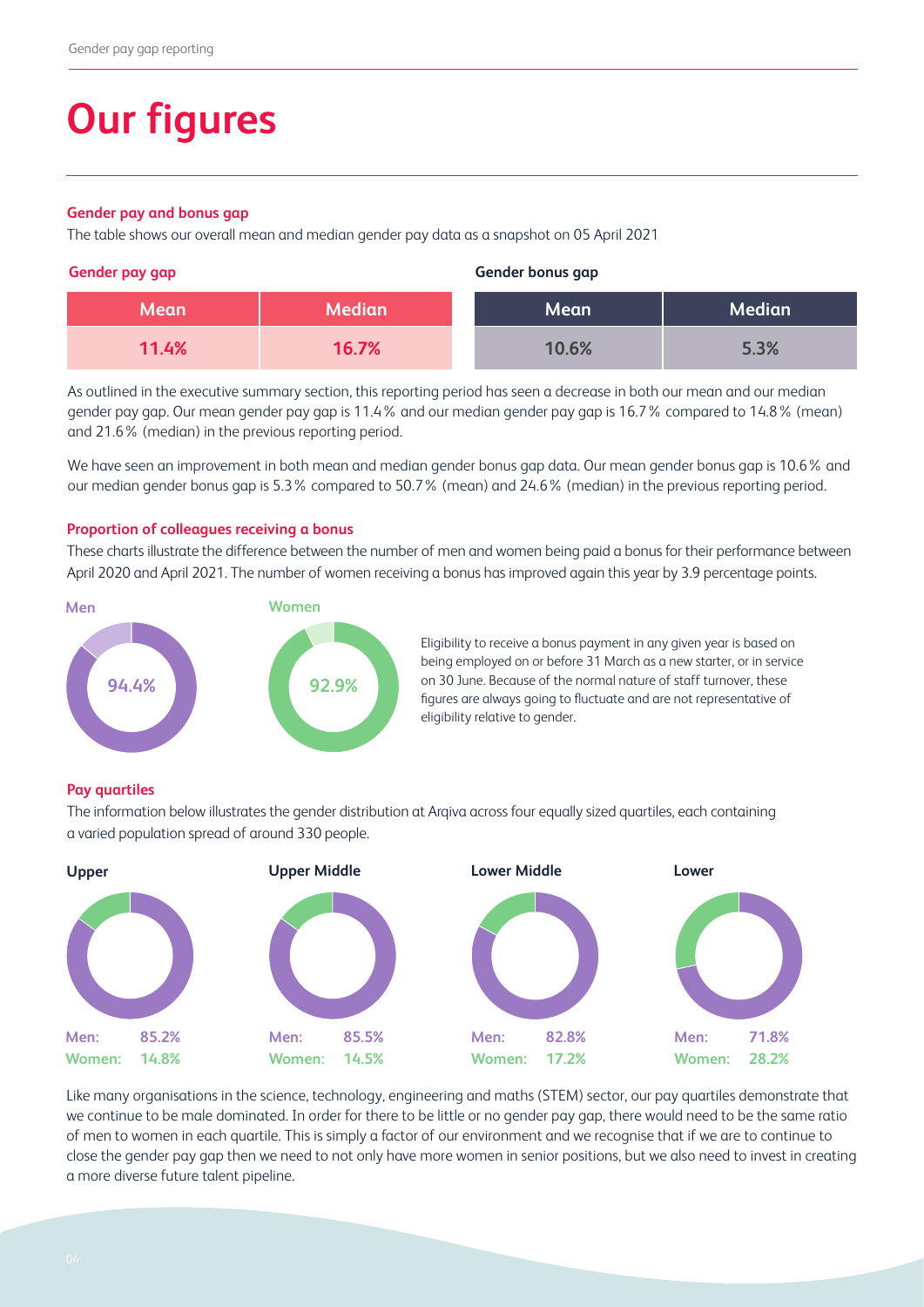## **Contact information**

**external.hr@arqiva.com** 

**For press and media enquiries please contact the press office: Press.Office@arqiva.com**